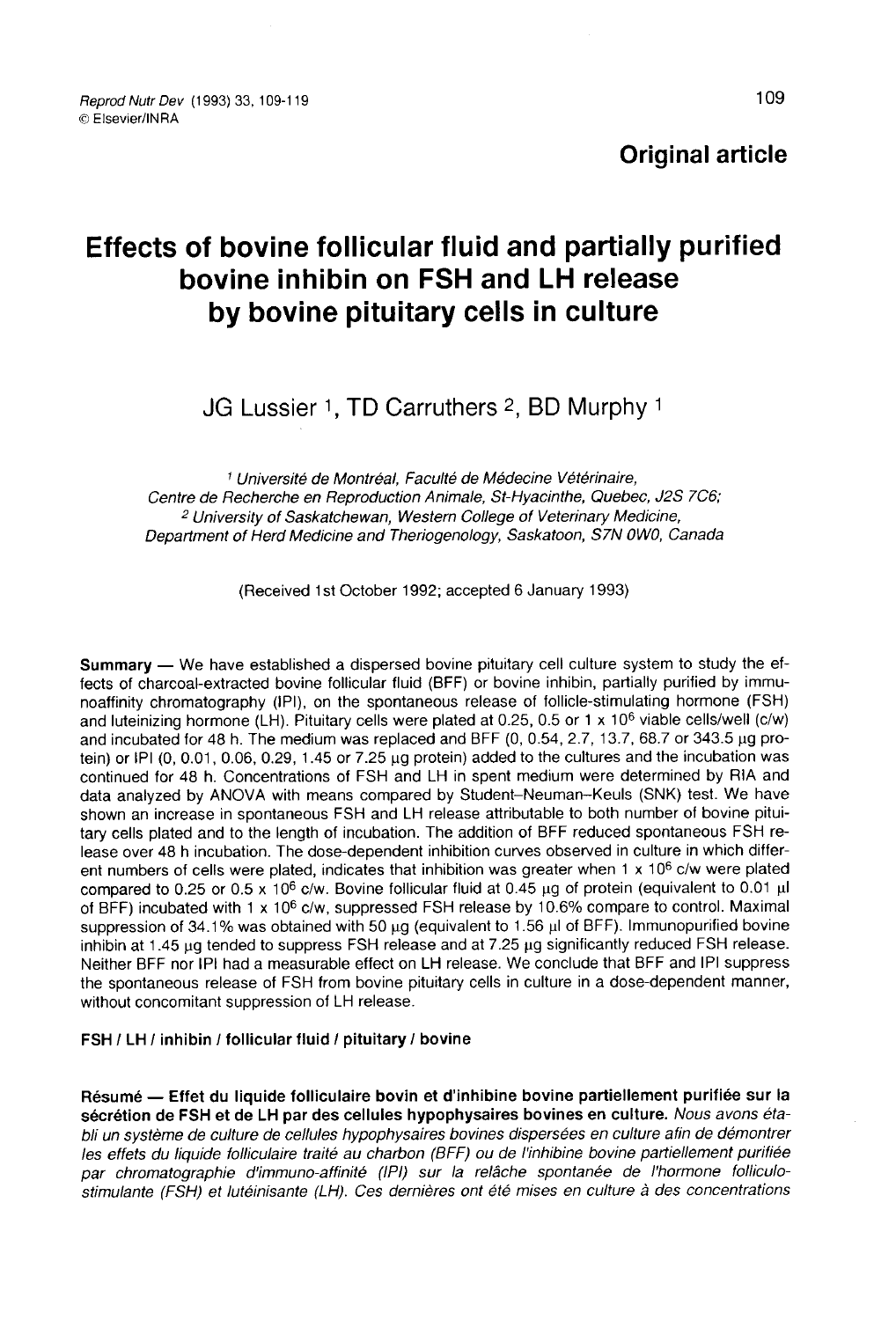de 0,25, 0,5 ou 1 x 10<sup>6</sup> cellules/puit (c/p) et incubées pour 48 h. Le milieu de culture fut remplacé et additionné de BFF (0, 0,54, 2,7, 13,7, 68,7 ou 343,5 ug de protéine) ou IPI (0, 0,01, 0,06, 0,29, 1,45 ou 7,25 ug de protéine) par puit et l'incubation poursuivit pour 48 h. Les concentrations en FSH et LH ont été analysées dans le milieu de culture par RIA, les données analysées par ANOVA et les moyennes comparées par SNK. Nous avons observé une augmentation de la relâche spontanée de FSH et de LH attribuable au nombre de cellules hypophysaires bovines par puit et le temps d'incubation. L'addition de BFF a réduit la relâche spontanée de FSH. Les courbes d'inhibition de relâche spontanée de FSH en relation au nombre de cellules par puit démontre qu'une plus forte inhibition a été ob-L'addition de BFF a réduit la relâche spontanée de FSH. Les courbes d'inhibition de relâche sponta-<br>née de FSH en relation au nombre de cellules par puit démontre qu'une plus forte inhibition a été ob-<br>tenue lorsque l'ense née de FSH en relation au nombre de cellules par puit démontre qu'une plus forte inhibition a été ob-<br>tenue lorsque l'ensemencement était de 1 x 10<sup>6</sup> c/p que lorsqu'il était de 0,25 ou 0,5 x 10<sup>6</sup> c/p. Le<br>BFF à 0,45 µg de FSH de 10,6% comparativement au contrôle et une inhibition maximale de 34,1% a été obtenue avec 50 ug de protéine (équivalent à 1,56 µl de BFF). L'IPI à raison de 1,45 µg a légèrement diminué la relâche de FSH et une différence significative a été obtenue à 7,25 µg. Nous n'avons pas montré d'effet mesurable du BFF et de l'IPI sur la relâche spontanée de LH. Nous concluons que le BFF et l'IPI diminuent spécifiquement la relâche spontanée de FSH par les cellules hypophysaires bovines dispersées en culture sans diminution concomittante de LH.

FSH / LH / inhibine / liquide folliculaire / hypophyse / bovin

#### INTRODUCTION

Charcoal-extracted bovine follicular fluid (BFF) specifically inhibits FSH release when added to dispersed rat pituitary cells in culture (Padmanabhan et al, 1984; Robertson et al, 1985, 1986, 1987; Fukuda et al, 1986). Inhibin has been identified as one of the proteins responsible for suppression of spontaneous FSH release (Ying, 1988; Ling et al, 1990; Knight, 1991). In cattle, it has been shown that injection of either BFF or purified inhibin reduces endogenous FSH concentration in the systemic circulation of intact (Miller et al, 1979; Johnson et al, 1985; Quirk and Fortune, 1986; Lussier and Carruthers, 1989) hemiovariectomized (Johnson et al, 1985; Lussier et al, 1988) and ovariectomized cows (Ireland et al, 1983; Beard et al, 1990). Dispersed pituitary cells collected from post-partum cows that had been previously treated with BFF for 10 d showed no effect on the in vitro release of FSH following stimulation with GnRH (Hin- \$helwood et al, 1991). To our knowledge, no reports are available describing the effects of either BFF or partially purified bovine inhibin on cultured bovine pituitary cells. Therefore, the objectives of the following experiments were to establish a dispersed bovine pituitary cell culture to study the effects of BFF or partially purified bovine inhibin on spontaneous FSH and LH release.

#### MATERIALS AND METHODS

### Preparation of bovine follicular fluid and partially purified bovine inhibin

Bovine ovaries were collected at an abattoir and put on ice until follicular fluid was aspirated from all follicles < 20 mm in diameter. Cyst-like follicles > 20 mm in diameter were discarded. The pooled follicular fluid was centrifuged (2 060 g, 15 min, 4°C), and the supernatant stored at -20°C. When the follicular fluid was thawed, activated charcoal (Norit A; BDH Chemicals) was added (10 mg/ml) and the solution stirred for 3 h at 4°C. The charcoal was removed by centrifugation (2 060  $g$ , 15 min, 4 $\degree$ C) followed by filtration first through a Whatman No 1 filter and subsequently by a  $0.45$ - $\mu$ m filter (Millipore, Bedford, MA). The charcoal treatment of BFF removed  $> 98\%$  estradiol-17 $\beta$  (0.66 ng/ml; following ex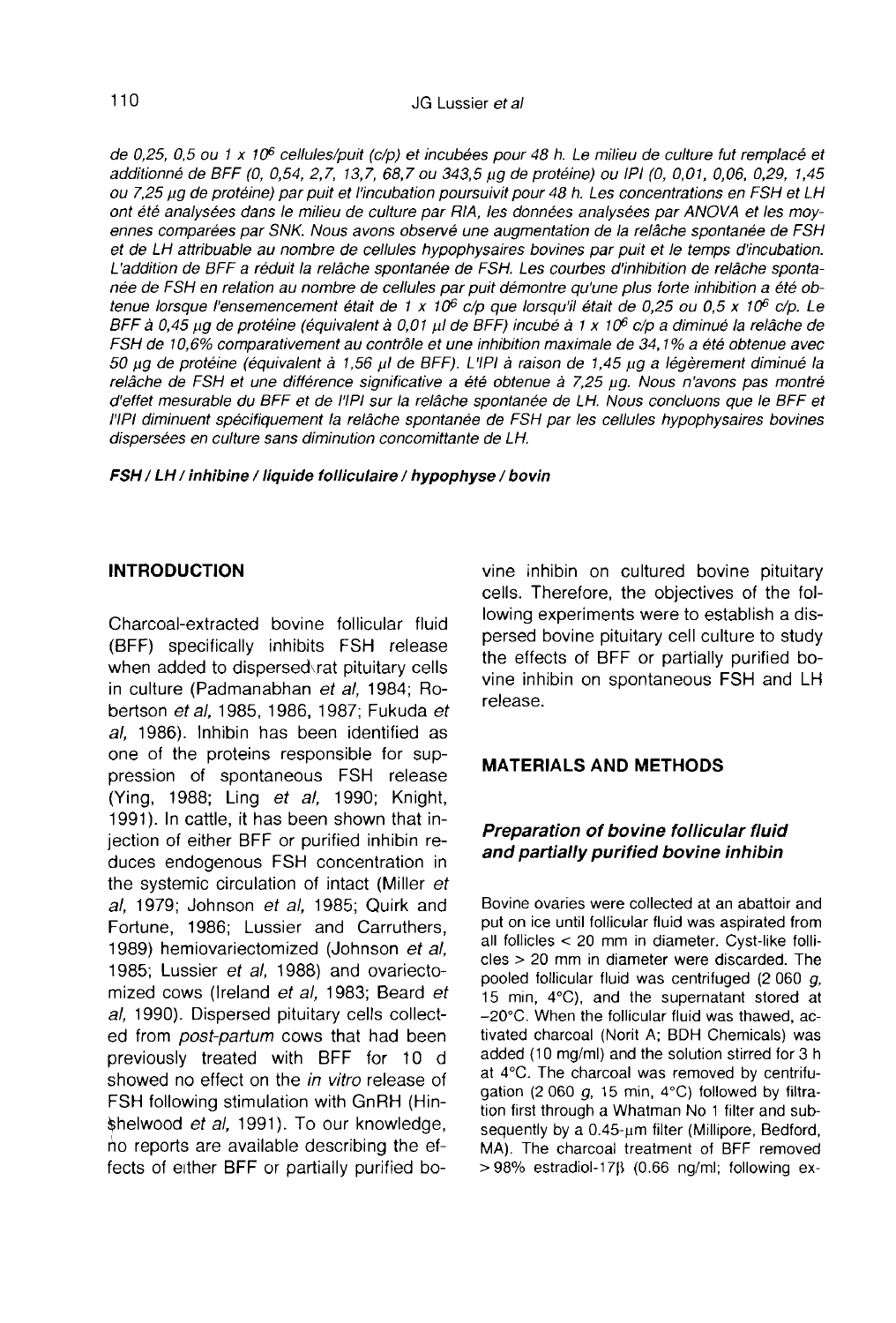traction), testosterone (0.08 ng/ml) and proges terone (1.28 ng/ml), as previously reported (Lussier and Carruthers, 1989). The initial protein concentration of BFF was determined to be 55 mg/ml with the Bradford protein assay (Bio-Rad) using bovine serum albumin as standard.

# Monoclonal antibody immunoaffinity chromatography

A monoclonal antibody (H256) directed against the  $\alpha$ -subunit of bovine inhibin (20 kDa) was obtained from Miyamoto et al (1986) and received as an ammonium sulfate precipitate pellet of ascites fluid. To prepare an immunoaffinity gel, the pellet was dissolved in 5 ml of 0.1 the d-subdition of bovine infinite (20 KDa) was obtained from Miyamoto *et al* (1986) and received as an ammonium sulfate precipitate pellet of ascites fluid. To prepare an immunoaffinity gel, the pellet was dissolved in as an announcement sunate precipitate penet of as-<br>cites fluid. To prepare an immunoaffinity gel, the<br>pellet was dissolved in 5 ml of 0.1 M NaHCO<sub>3</sub>,<br>pH 8.5. The antibody solution was<br>mixed with an equal volume of Affi Ge mixed with an equal volume of Affi Gel 10 (Bio-Rad) in an ice bath for 4 h and incubated overnight at room temperature (22 °C) with gentle agitation. To block any active ester sites that might remain on the gel, 1 M ethanolamine-HCI, pH 8.0, was added to the mixture at a ratio of 0.1 ml/ml of gel. The affinity gel column was equilibrated with 50 mM Tris-HCI, pH 7.5. Bovine follicular fluid, collected as described previously, without charcoal extraction was diluted with an equal volume of 50 mM Tris-HCI, pH 7.5 and filtered (Whatman No 1) before being applied to the affinity column. Ten ml of diluted BFF was applied on a 5-ml gel bed at a flow rate of  $\approx$  0.5 ml/min. The column was washed with 10 to 15 ml of 50 mM Tris-HCI, pH 7.5, 0.2 M NaCl and 0.005% phenylmethylsulfonyl fluoride (PMSF), a protease inhibitor. The protein fractions bound to the affinity gel, referred as immunopurified bovine inhibin (IPI), were eluted with 0.1 M glycine-HCI, pH 2.0, 0.005% PMSF. The eluate was immediately neutralized with 2 M Tris-HCI, pH 8.5. The column was regenerated with 10 ml of 6 M guanidine-HCI than reequilibrated with 50 mM Tris-HCI, pH 7.5 for other purification cycles (Miyamoto et al, 1987). The eluate was collected and frozen at  $-20$  °C. The collected fractions were concentrated by ultrafiltration using a 10 kDa cut-off membrane (YM-10; Amicon) under positive nitrogen gas pressure. The protein concentration of IPI was evaluated by optical density reading at 280 nm, assuming that 1 unit of absorbance represents 1 mg/ml protein (Scopes, 1982).

# FPLC Superose-12 size exclusion chromatography

The concentrated IPI was applied directly on a size exclusion column (Superose-12; FPLC Pharmacia) and eluted in denaturing conditions. Solutions for chromatography were made in dis $tilled$  deionized water, filtered through a  $0.22$ -um filter and degassed. A solution of 8 M urea was deionised by a single passage through an AG 501-X8 resin (Bio-Rad) and 0.001% PMSF added. The Superose-12 column was developed with a denaturing urea buffer solution composed of 8 M urea, 25 mM Tris-HCI, pH 7.5, 0.2 M NaCl, 0.05% of 3-[(3-cholamidopropyl)-dimethylammonio]-1-propanesulfonate (CHAPS) 0.001% PMSF. A IPI concentration of 1.28 mg/ ml was applied through a 400-ul loading loop and the column developed at a flow rate of 1.0 ml/min.

# FPLC PRO-RPC-5/10 reverse-phase chromatography

Immunopurified bovine inhibin was applied on a reverse phase column (PRO-RPC-5/10; FPLC Pharmacia) and developed using a technique adapted from Miyamoto et al (1985). The column was loaded with a 400-ul loading loop containing  $514 \mu g$  IPI. Two solvents were employed to develop the reverse-phase column. Solvent A was 100%  $H<sub>2</sub>O$ , 0.1% tifluoroacetic acid (TFA), and solvent B was 100% acetonitrile (BDH Chemicals), 0.1% TFA. The IPI was injected in 10% solvent B during the first 10 min. The column was developed with a linear gradient from 10% to 24% solvent B over 5 min, then to 60% over 25 min, and 5 min at 60% of the same solvent. The flow rate of the eluting phase was set at 1.0 ml/min. Eluates from the column and molecular weight markers (phosphorylase B: 97.4 kDa; bovine serum albumin: 66.2 kDa; ovalbumin: 45 kDa; carbonic anhydrase: 31 kDa; soybean trypsin inhibitor: 21.5 kDa; lysozyme: 14.4 kDa; Bio-Rad) were mixed with non-reducing sample buffers prior to unidimensional vertical slab sodium dodecyl sulfate-polyacrylamide electrophoresis (SDS-PAGE; Protein 11, Bio-Rad). Gels were made according to Laemmli (1970) with stacking and separating gels, and were fixed and silver-stained (Bio-Rad).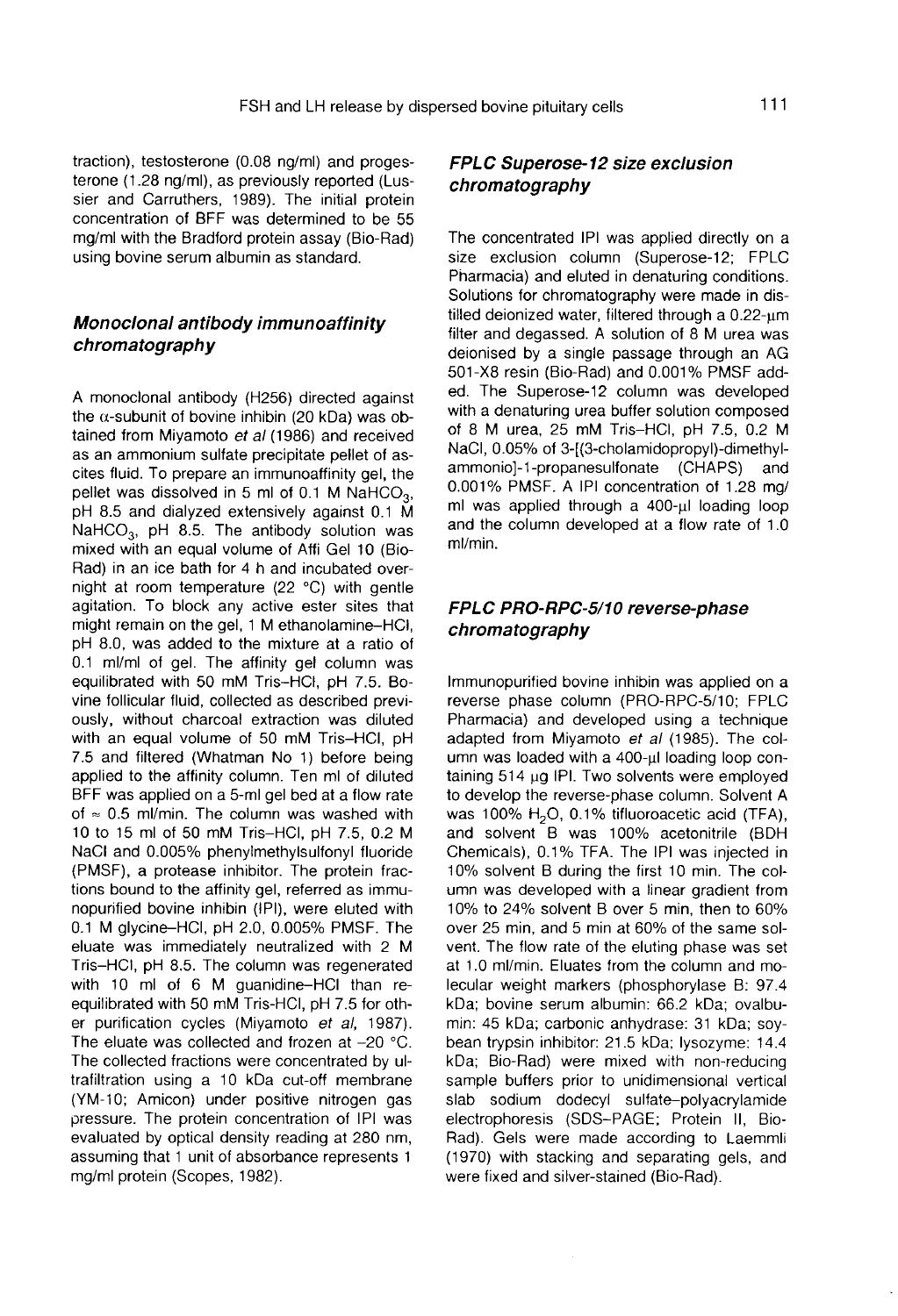# Dispersed bovine pituitary cells in culture

The dispersed bovine pituitary cell culture system was based on modifications of previously described techniques (Padmanabhan and Convey, 1978; Bicknell and Chapman, 1983; Tsonis et al, 1986). The Dulbecco's phosphate-buffered saline (DPBS),  $Ca^{2+}$  and  $Ma^{2+}$  free DPBS (DPBS-), Dubelcco's modified Eagle's medium (DMEM), fetal calf serum (FCS), glutamine, penicillin and streptomycin were obtained from<br>Gibco-BRL. The glucose, bovine serum albumin<br>(BSA: fraction V), collagenase (Type I; 300 UI/<br>mg), NaHCO<sub>3</sub>, HEPES sodium salt, EDTA and<br>trypan blue stain were acquired from Si Gibco-BRL. The glucose, bovine serum albumin (BSA: fraction V), collagenase (Type I; 300 UI/ mg), NaHCO<sub>3</sub>, HEPES sodium salt, EDTA and trypan blue stain were acquired from Sigma, and 24-well culture plates (#3524) from Costar. DMEM was supplemented with the following fil $t$ er sterilized (0.22- $\upmu$ m filters; Millipore) additives rypan blue stain were acquired from Signia,<br>and 24-well culture plates (#3524) from Costar.<br>DMEM was supplemented with the following fil-<br>ter sterilized (0.22-µm filters; Millipore) additives<br>at final concentrations of 10 mM glutamine, 20 mM HEPES, 100 IU penicillin and 100 ug streptomycin per ml of medium.

All procedures were performed under sterile conditions. Two bovine pituitary glands per bioassay were collected at the slaughterhouse in ice-cold supplemented DMEM within 20 min of assay were collected at the slaughterhouse in<br>ice-cold supplemented DMEM within 20 min of<br>stunning. Pituitary glands were dissected  $\approx 40-1$ 45 min post-mortem in Petri dishes containing DPBS with 7.5 mM glucose. The neurohypophy-Sis and remaining meninges were gently dis-<br>sected from the adenohypophyses. The glands<br>were cut into 1- to 2-mm<sup>3</sup> blocks which were<br>were cut into 1- to 2-mm<sup>3</sup> blocks which were washed 6 times or until the washing solution remained clear with 5 to 10 ml of DPBS, 7.5 mM glucose and 0.1% BSA. Tissues pieces were transferred to a 25-ml spinner flask with 20 ml prewarmed 0.1% collagenase solution (DPBS, 0.1% collagenase, 7.5 mM glucose, 0.1% BSA) and stirred very gently for 30 min at 37 °C. The supernatant, which contained mostly red blood cells and debris, was discarded. Fresh collage nase solution (20 ml) was added and incubation continued for 90 to 105 min at 37°C with very gentle stirring. The solution was decanted and centrifuged (300 g, 4°C, 10 min), and the pellet resuspended and washed with 20 ml supplemented DMEM. Twenty ml DPBS- with 2 mM EDTA and 0.1% BSA was added to the spinner flask and incubated for 10 min at 37°C. After the incubation, the pieces of adenohypophysis were vigorously pipetted with a large bore pipette. The solution was decanted and centrifuged (300 g, 4°C, 10 min). After centrifugation, the cells were washed with 20 ml supplemented

DMEM. This cycle was repeated with decreasing bore pipettes to allow dissociation of smaller cell clumps until only connective-like tissue remained. The resuspended cells were pooled<br>and washed twice with 20 ml supplemented DMEM and the final resuspension made in a known amount of supplemented DMEM with 10% serum. Viability was estimated by trypan blue exclusion. Approximately  $1.4 \times 10^8$  cells were obtained per pituitary gland with a mean viability of 80  $\pm$  3%. Cells were diluted in supplemented DMEM and 10% FCS to concentrations of 0.25, 0.5 or 1 x 10<sup>6</sup> cells/ml which were plated at 1 ml/well in a random pattern for the BFF or IPI cell treatment. Incubation at 37°C in a 95% air:5% C02 for 48 h ensued. Medium was removed by gentle aspiration and immediately re-<br>placed with 950 µl of prewarmed supplemented DMEM with 10% FCS and 50  $\mu$  of previously prepared and diluted test materials (see below). Following the second incubation, the medium was removed and stored at -20°C until assayed for FSH and LH. Bioassays were conducted in quadruplicate for each dose of sample expressed as µg of protein added per well. Using this culture system we have examined: 1) the accumulation of FSH and LH in the culture medium as influenced by the number of cells plated per well (0.5 or 1  $\times$  10<sup>6</sup> c/w) and the time of the second incubation (48, 72 or 94 h); 2) the effects of charcoal-extracted BFF on FSH and LH release in relation to the number of cells plated per well (0.25, 0.5 or 1 x  $10^6$  c/w); 3) the effects of different doses of BFF or IPI on FSH and LH release when  $1 \times 10^6$  c/w and incubated for 48 h.

Follicular fluid protein was diluted in supplemented DMEM with 10% FCS to obtain final BFF concentrations of 0.54, 2.7, 13.7, 68.7 and 343.5 µg protein/50 µl, which corresponded to 0.01, 0.06, 0.31, 1.56 and 6.25  $\mu$ I BFF. IPI at a concentation of  $392 \mu q/ml$ , was diluted in supplemented DMEM with 10% FCS to obtained final concentrations of 0.01, 0.06, 0.29, 1.45,  $7.25 \mu g$  of protein in 50  $\mu l$  volume. The control (or  $0$  ug protein) for BFF was  $50$   $\mu$  culture medium, whereas for IPI, the control was the elution buffer used during the immunoaffinity chromatography equivalent to the lowest dilution of IPI used.

# Endocrine and statistical analysis

The FSH concentrations for each bioassay were determined in a single radioimmunoassay as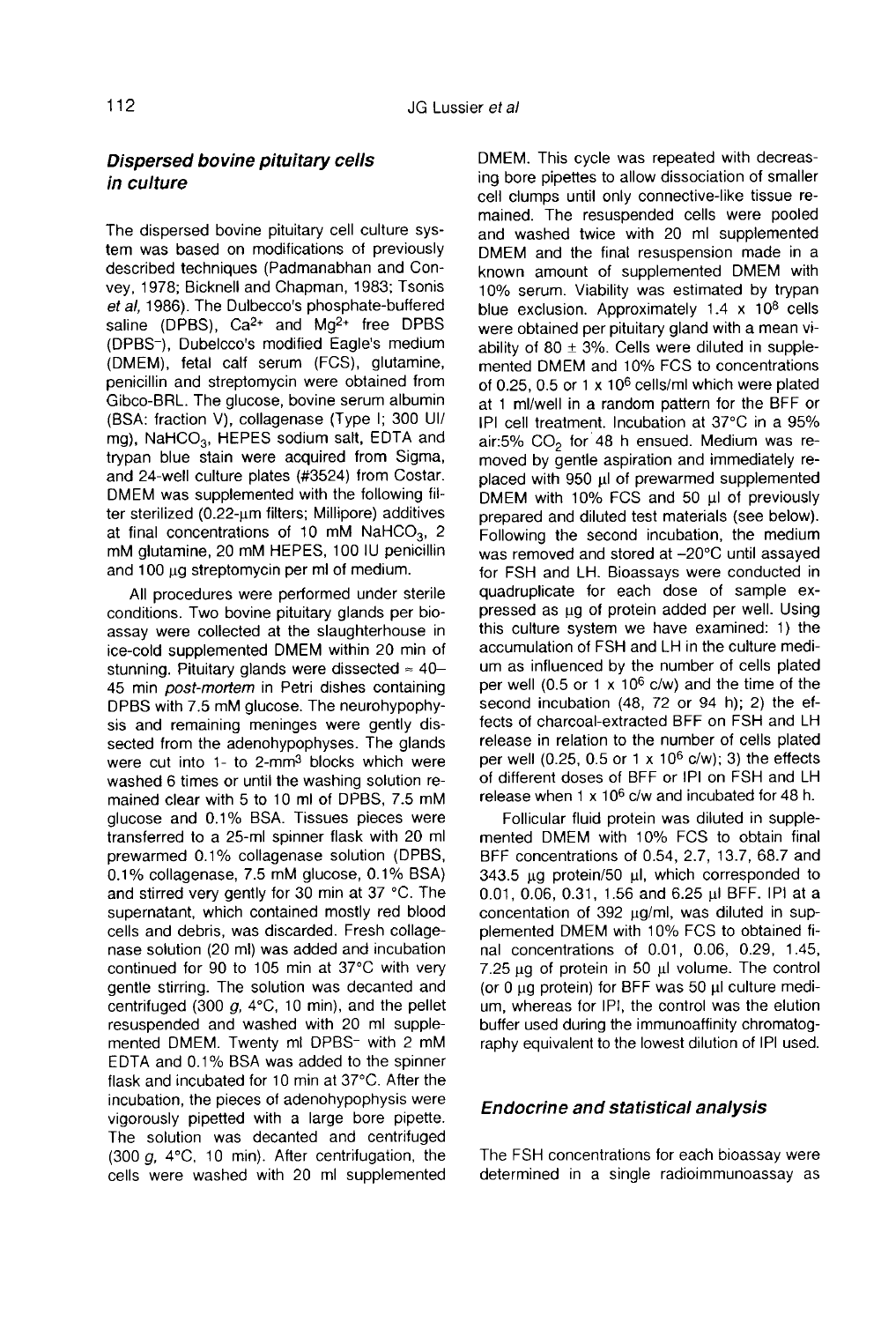previously described (Lussier and Carruthers, 1989; first antibody: NIAMDD-anti-oFSH; tracer: NIAMDD-oFSH-1-1) except that bovine FSH (USDA-bFSH-BP-1) was used as standard instead of ovine FSH (NIAMDD-oFSH-RP-1). Ovine and bovine FSH standard curves were analyzed by regression analysis and parallelism was assessed by comparison of slopes (T-test: Kleinbaum and Kupper, 1978; SAS, 1985). Slopes of the bovine and ovine FSH standards did not differ significantly. At a logit value of zero (50% bound), a dose ratio of 43.4 was obtained when comparing bovine to ovine standards. The sensitivity of the assay using USDA-bFSH-BP-1 was 1.0 ng/tube and the intra-assay coefficient of variation was 4.47%. The LH concentrations were determined in a single assay as previously described (Lussier and Carruthers, 1989; first antibody: anti-ovine-LH, GDN#15 obtained from GD Niswender, Colorado State University; tracer: bovine LH, LER-1716-2 obtained from LE Reichert, Union University; standard: NIH-bLH-B10). The sensitivity of the assay was 0.063 ng/ tube and the intrassay coefficient of variation was 12.05%. Concentrations of FSH or LH in the spent culture medium were analyzed by ANOVA (Kleinbaum and Kupper, 1978; SAS, 1985) with concentrations of BFF or IPI as the main effect and the means compared by Student-Newman-Keuls (SNK) test (P< 0.05).

# RESULTS

# Characterization of immunoaffinity purified bovine inhibin

Different protein bands were obtained following electrophoresis of IPI on 12% SDS-PAGE gels stained with Coomassie blue (fig 1). The band of interest is in the  $25-35$ kDa region which is believed to represent bovine inhibin and corresponds to the published MW of 32 kDa. It should be underlined that the MW standards were subjected to chemical reduction by the suppliers whereas the IPI was not. Since reduced standards were applied, a reduced and non-reduced purified BSA protein fraction (Sigma: fraction V) was also applied to cor-



Fig 1. Electrophoresis of non-reduced immunopurified bovine inhibin in 12% SDS-PAGE gel stained with Coomassie blue. Lane  $1 = 30 \mu g$  of non-reduced immunopurified bovine inhibin; lane  $2$  = reduced molecular weight standards (97.4-kDa phosphorylase B; 66.2-kDa albumin; 45-kDa ovalbumin; 31-kDa carbonic anhydrase; 21.5-kDa soybean trypsin inhibitor).

rect for protein band migration in the gel. The results showed the presence of different protein bands of the following approximate molecular weights: 31.4, 58.4, 68.9, 75, 80.4 and higher MW proteins. The elution profile of IPI obtained on FPLC Superose-12 provided a good resolution of the lower MW protein bands (fig 2). The absorption at 280 nm shows a large peak corresponding to the protein bands of high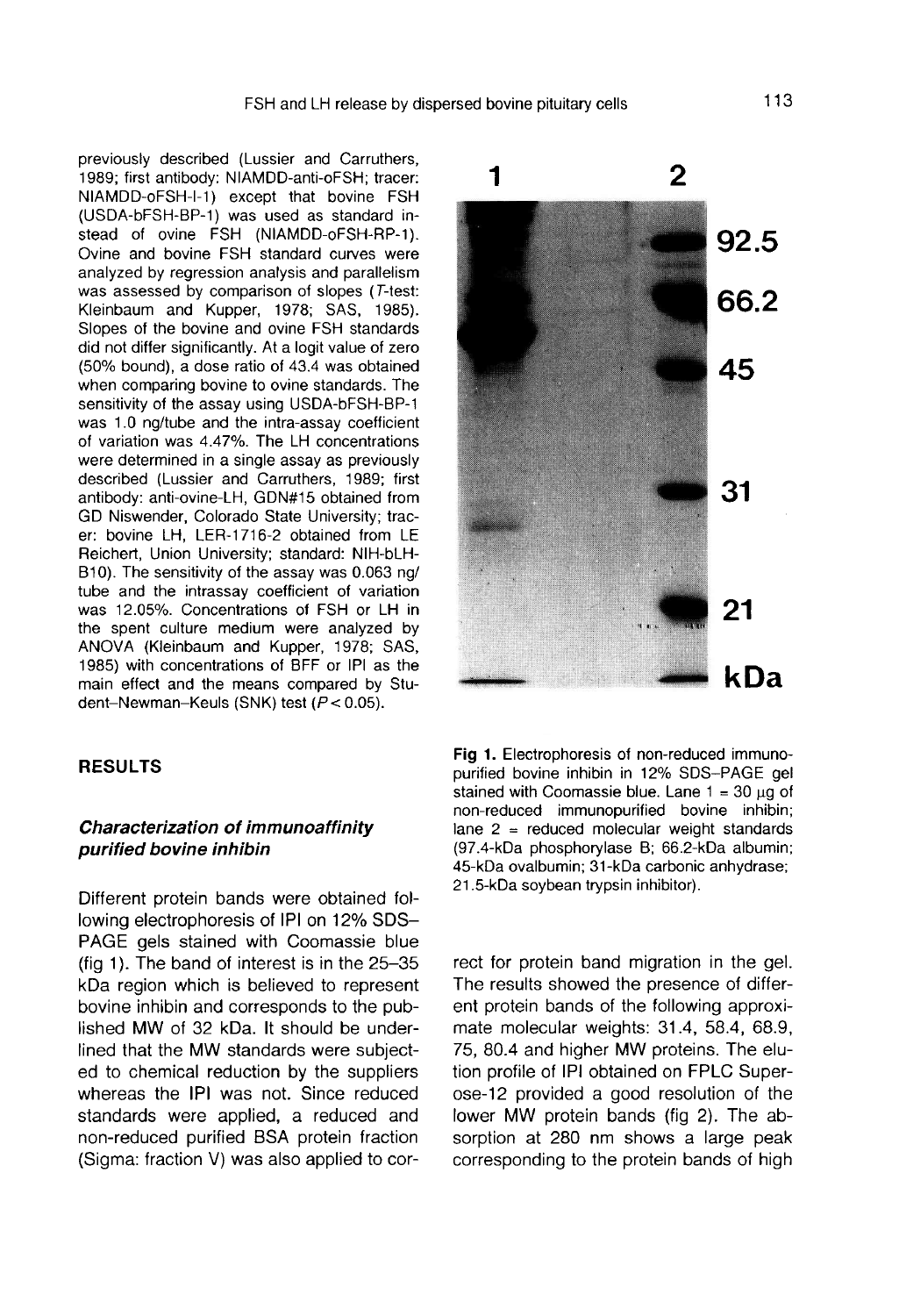

Fig 2. Protein elution profile of 514 µg of immunopurified bovine inhibin applied on a size exclusion chromatography, FPLC Superose-12, and eluted with 46 ml of 8 M urea buffer at a flow rate of 1 ml/min. Eluted proteins were detected by optical density at 280 nm.

MW, higher than 55 kDa obtained previously (fig 1) and a complex peak for the MW, higher than 55 kDa obtained previously (fig 1) and a complex peak for the lower MW proteins  $\approx$  25–35 kDa. At least 3 to 4 protein peaks were detected in this reto 4 protein peaks were detected in this region and suggested that the lower MW proteins is not composed solely of 32-kDa bovine inhibin. The fractions collected following IPI injection in a FPLC reverse<br>phase (PRO-RPC-5/10), were separated on a 10% SDS-PAGE under non-reducing conditions, and identified by silver-staining (fig 3), show the presence of low MW components that were eluted at different concentrations of acetonitrile, indicative of proteins of different hydrophobic properties. Figure 3 shows in the 25-35-kDa region, the presence of 2 protein bands eluted at 35-36% acetonitrile (fraction 14), 1 or 2 protein bands at 38-39% acetonitrile (fractions 17-18) and one protein band at 43-44% acetonitrile (fraction 21). This protein profile in the 25-35-kDa region is in agreement with the protein elution profile obtained on the FPLC Superose-12 (fig 2).

### Bovine pituitary cell culture

To verify the accumulation of FSH and LH in the culture medium,  $0.5$  or 1 x  $10^6$  bovine pituitary cells were plated and following a first 48-h incubation with medium change, the cells were incubated for an additional 48, 72 or 96 h without further medium changes. Accumulated medium concentrations of FSH and LH (table I) relative to the number of pituitary cells plated and the time of incubation, demonstrate the viability of the bovine pituitary cells obtained using our dissociation and culture conditions. At 1  $\times$  10<sup>6</sup> c/w for 96 h culture without medium changes the culture medium had begun to change color, indicating exhaustion of its buffering capacity. When

| Incubation time (h) | FSH (ng/ml)           |                              | $LH$ (ng/ml)                     |                              |
|---------------------|-----------------------|------------------------------|----------------------------------|------------------------------|
|                     | $0.5 \times 10^6$ c/w | $1 \times 10^6$ c/w          | $0.5 \times 10^6$ c/w            | $1 \times 10^6$ c/w          |
| 48                  | $269.0 + 14.25^a$     | $524.3 \pm 14.23^{\circ}$    | $314.1 \pm 15.50^a$              | $557.6 + 19.0^{\circ}$       |
| 72                  | $365.3 + 22.58a,b$    | $584.8 + 16.89$ <sup>d</sup> | $349.1 \pm 16.20$ <sup>a,b</sup> | $745.2 + 44.25$ <sup>d</sup> |
| 94                  | $392.3 + 24.12b$      | $655.2 + 18.37$ <sup>e</sup> | $420.2 + 17.55^{b}$              |                              |

Table I. Effects of incubation time (48, 72 or 94 h) and the number of bovine pituitary cells per well (0.5 or 1 x 10<sup>6</sup> c/w) on spontaneous release of FSH and LH (mean  $\pm$  SEM;  $n = 8$ ).

Superscripts not in common within columns and rows are significantly different ( $P < 0.05$ ).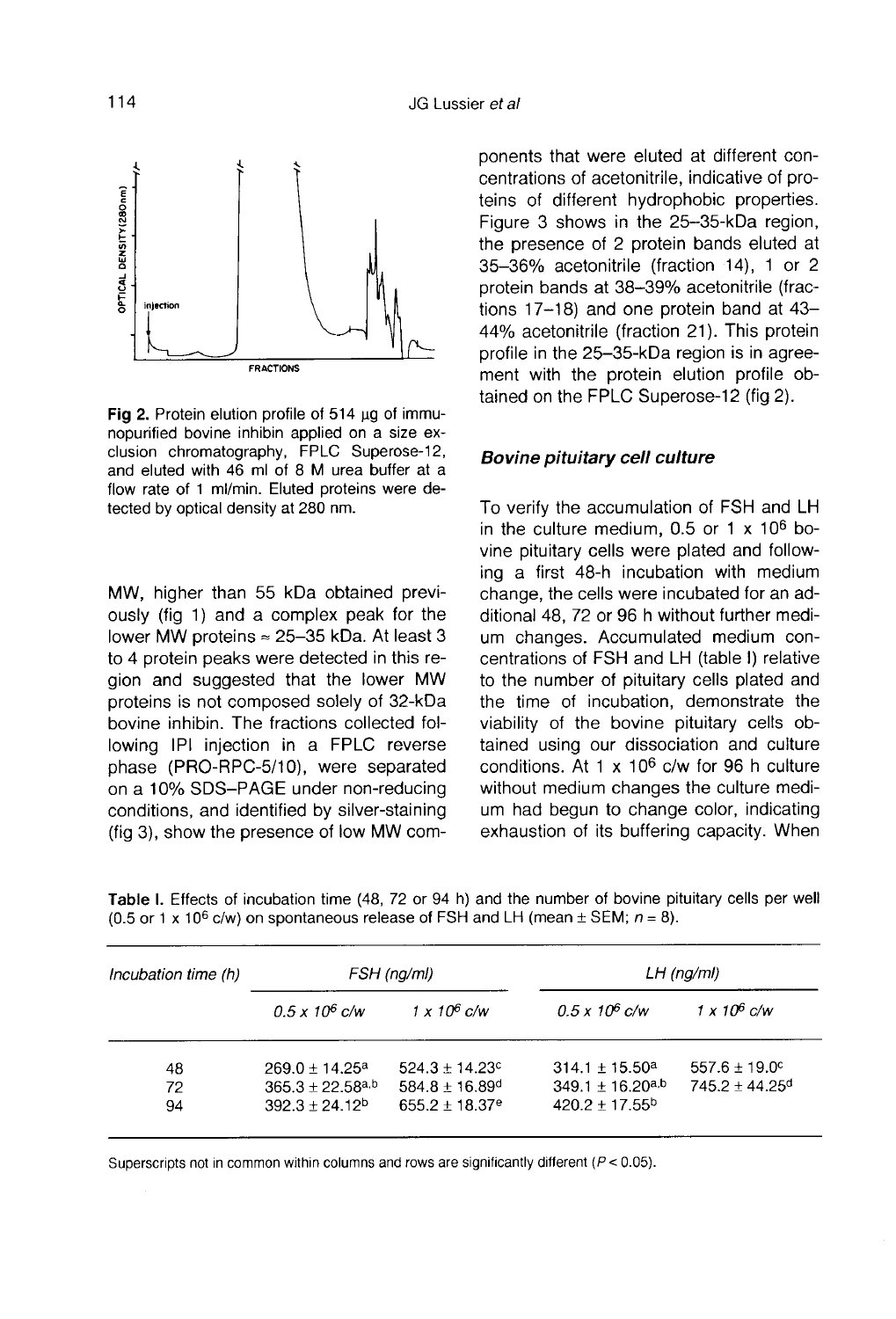

Fig 3. Fractions of immunopurified bovine inhibin collected from FPLC reverse-phase PRO-RPC 5/10 column that was developed with a 24% to 60% linear gradient of acetonitrile with 0.1% TFA at a flow rate of 1 ml/min. Fractions (0.5 ml) were collected, lyophilized, and applied on a 10% SDS-PAGE under non-reducing conditions and proteins visualized by silver staining.

 $1 \times 10^6$  c/w were plated, the mean concentrations of FSH and LH were significantly different ( $P < 0.05$ ) between each incubation time. For the following investigations we chose 48 h incubation time.

We examined the effects of BFF on FSH release by bovine pituitary cells using the above culture conditions and with varying cell numbers of 0.25, 0.5 or 1  $\times$  10<sup>6</sup> c/w. The results (fig 4) demonstrate that BFF reduced spontaneous FSH release by pituitary cells incubated for 48 h of culture. The dose-dependent inhibition curves obtained when different concentration of cells are plated, indicates a steeper inhibition curve was obtained when  $1 \times 10^6$  c/w were plated compared with 0.25 or 0.5  $\times$  10<sup>6</sup> c/ w. At 1  $\times$  10<sup>6</sup> c/w, the lowest concentration at which BFF significantly reduced FSH (10.6%;  $P < 0.05$ ) was 0.01 µl or 0.45 µg of protein (table 11) and maximal suppression  $(34.1\%)$  occurred at 1.56  $\mu$ l or 68.7  $\mu$ l of protein for 1  $\times$  10<sup>6</sup> c/w. No significant suppression of LH release was observed. IPI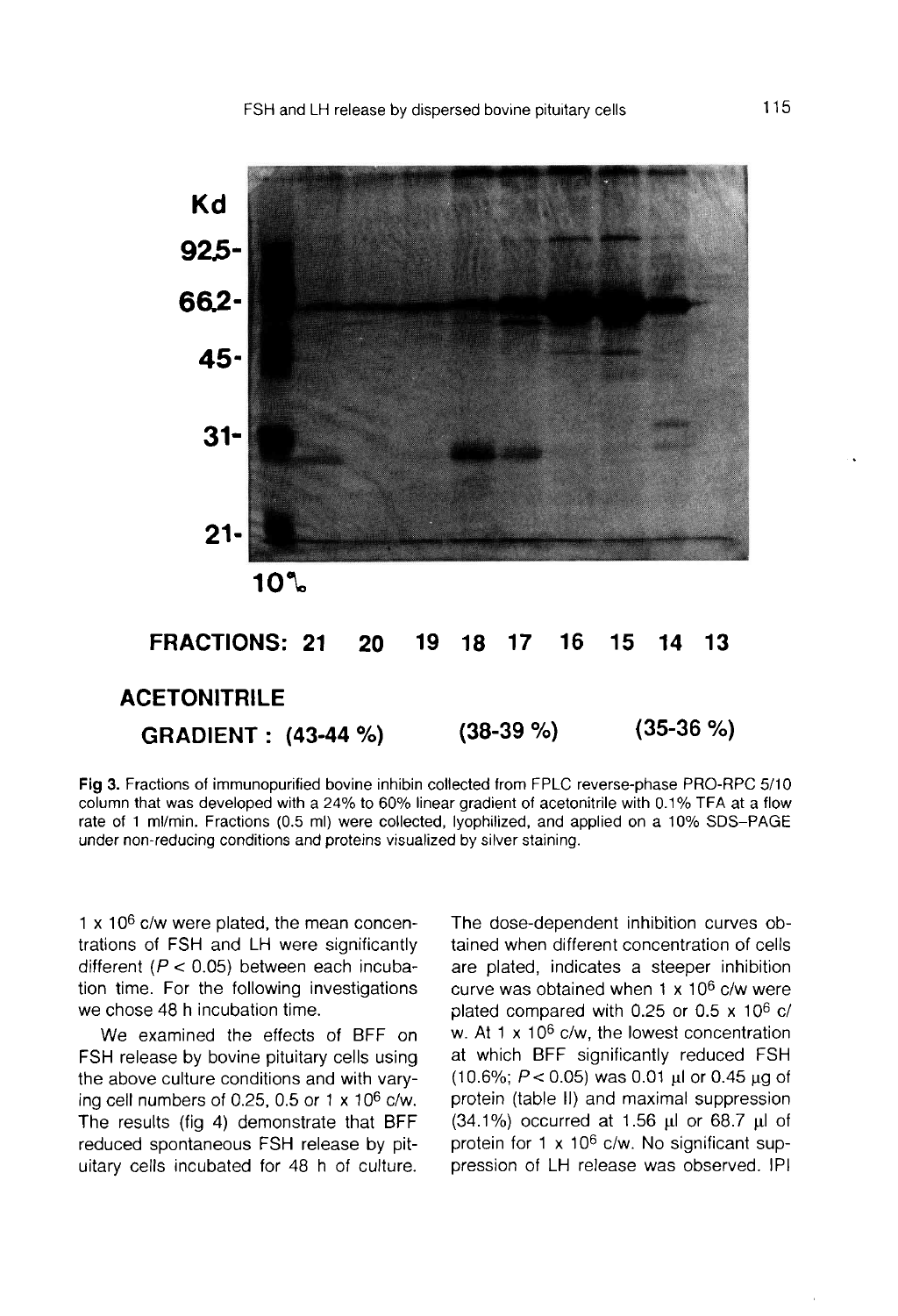

Fig 4. Dose-dependent suppression of FSH accumulation (mean  $\pm$  SEM;  $n = 4$ ) by charcoalextracted BFF in culture medium of bovine pituitary cells; effects of pituitary cell number (0.25, 0.5 or 1 x 10<sup>6</sup> cells/well). Superscripts not in common on the same line are significantly different ( $P < 0.05$ ).

Table II. Effects of charcoal-extracted bovine follicular fluid on spontaneous FSH and LH release (percent of control values; mean  $\pm$  SEM;  $n = 4$ ) in culture medium of bovine pituitary cells  $(1 \times 10^6 \text{ cells/well})$  incubated for 48 h.

| Protein content<br>BFF (µg/ml) | FSH                          | IΗ              |
|--------------------------------|------------------------------|-----------------|
| 0                              | $100 + 3.97a$                | $100 + 3.17a$   |
| 0.54                           | $89.4 \pm 3.08^a$            | $109.6 + 4.19a$ |
| 2.7                            | $81.5 + 2.52b$               | $98.1 + 8.47a$  |
| 13.7                           | $76.3 \pm 1.79$ b,c          | $94 + 3.09^a$   |
| 68.7                           | $65.9 + 2.45$ <sup>c,d</sup> | $102.7 + 4.76a$ |
| 343.5                          | $65.3 + 2.22$ <sup>d</sup>   | $106.2 + 5.94a$ |

Superscripts not in common within columns are significantly different ( $P < 0.05$ ).

at 1.45  $\mu$ g incubated with 1 x 10<sup>6</sup> c/w for 48 h (table III) demonstrated a tendency to suppress FSH release and suppressed FSH release significantly at  $7.25$   $\mu$ g by

Table III. Effects of immunopurified bovine inhibin on spontaneous FSH and LH release (percent of control values; mean  $\pm$  SEM;  $n = 4$ ) in culture medium of bovine pituitary cells (1 x 10<sup>6</sup>) cells/well) incubated for 48 h.

| Protein content<br>$IPI$ ( $\mu$ g/ml) | FSH                        | LΗ                 |
|----------------------------------------|----------------------------|--------------------|
| n                                      | $100 + 2.36a$              | $100 + 2.32a$      |
| 0.058                                  | $92.6 + 5.87$ <sup>a</sup> | $98.3 + 3.79a$     |
| 0.29                                   | $95.7 + 4.37a$             | $105.3 + 2.97a$    |
| 1.45                                   | $89.7 + 3.06a$             | $101.0 \pm 4.41^a$ |
| 7 25                                   | $78.0 + 3.83b$             | $101.8 + 3.56a$    |

Superscripts not in common within columns are significantly different ( $P < 0.05$ ).

22% ( $P < 0.05$ ). IPI had no effect on LH release. When the inhibitory activity was expressed per ug of protein, the effects of IPI and BFF were similar. This suggests that purification of biologically active bovine inhibin by immunoaffinity chromatography as determined by our dispersed bovine pituitary cell culture bioassay was not significant.

#### **DISCUSSION**

A dispersed bovine pituitary cell culture has been established to provide the first demonstration of the effects of charcoalextracted BFF or IPI on the spontaneous release of FSH and LH in the bovine species. During work preliminary to these experiments, we found that the dissociation techniques described for rat (Scott et al, 1980) and sheep (Tsonis et al, 1989) pituitaries were not applicable to the bovine pituitary. Bovine pituitary cells enzymatically dissociated with trypsin as described by Tsonis et al (1986) for the ovine pituitary cells had poor viability (20-25%) as deter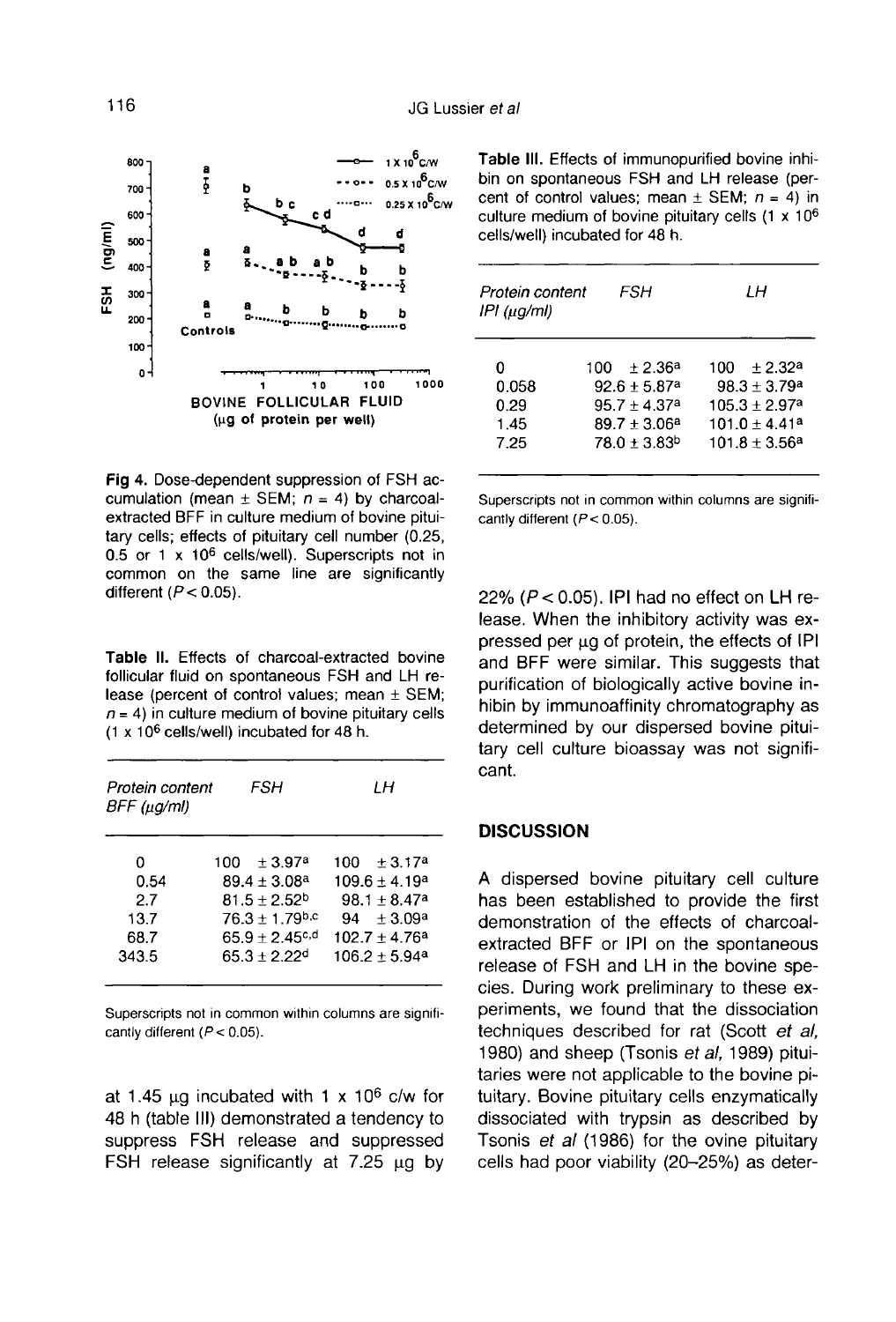mined by trypan blue exclusion. This may reflect a higher sensitivity of bovine pituitary cell to trypsin. Collagenase dispersion had a less severe effect on viability with survival rates of 80  $\pm$  3.0%. Furthermore, the results suggested that the number of bovine pituitary cells required per well to detect a BFF dose-dependent inhibition of spontaneous FSH release during 48 h of culture was much higher than the number of rat (0.125 x 10<sup>6</sup> c/w; Scott et al, 1980) or sheep (0.18-0.20 x 10<sup>6</sup> c/w; Tsonis et al, 1986) pituitary cells. The large number of bovine pituitary cells required may reflect lower gonadotropin secretory rates relative to other species or increased proportions of interstitial cells and other types of pituitary cells relative to the number of FSH secreting gonadotrophs. It may further suggest a requirement for cell contact or may reflect the sensitivity of bovine gonadotrophs to inhibin.

We have shown that a small amount of BFF (0.45  $\mu$ g of protein equivalent to 0.01 µI of BFF) significantly suppresses spontaneous FSH released from bovine pituitary cells following 48 h of culture, without a concomitant suppression of LH release. Maximum specific inhibition of FSH release (34.1%) was obtained when  $68.7 \mu g$ of protein (equivalent to 1.56 µl of BFF was added). This corresponds to the 35% to 40% suppression of circulating FSH observed when BFF is injected in intact (Lussier and Carruthers, 1989) or hemiovariectomized heifers (Lussier et al, 1988) suggesting that our bovine pituitary cell culture to some extent reflects in vivo relationships.

Culture of bovine pituitary cells with IPI showed a specific dose-dependent inhibiton of spontaneous FSH release without a concomitant inhibition of LH release. These results agree with the results obtained when either highly purified bovine or porcine inhibin was tested in rat pituitary cell culture (Robertson et al, 1985; Ling et

al, 1987; Miyamoto et al, 1987) or injected in ovariectomized heifers (Ireland et al, 1983; Beard et al, 1990). Comparison of dose-dependent FSH inhibition curves showed no increase inhibition capacity of IPI compared to BFF in our bovine pituitary cell culture bioassay system. Miyamoto et al (1987) using a rat pituitary cell assay reported that a several hundred-fold purification of inhibin could be achieved by the same simple immunoaffinity chromatography procedure. When we compared our size exclusion chromatography protein elution profile and our results obtained on the 10% SDS-PAGE under non-denaturing conditions following reverse-phase chromatography with the protein elution profile on Sephacryl-S200 of Miyamoto et al (1987), it appears clear that purification of bovine inhibin does not differ from the latter purification; as only a limited number of proteins were retained on the column, the resultant inhibin should have been purified. As suggested by Miyamoto et al (1987), these proteins may represent either precursor or intermediate products of the lowest bioactive molecular weight form of inhibin (ie 32 kDa). Our protein chromatography profiles showed the presence of 3-4 protein peaks in the low MW region. It was recently shown that follistatin could bind the B-subunit of activin and inhibin (Nakamura et al, 1990; Kogawa et al, 1991; Shimonaka et al, 1991). Follistatin was shown to decrease FSH release by rat pituitary cells, to bind and prevent the biological activity of activin only (Nakamura et al, 1990; Kogawa et al, 1991; Shimonaka et al, 1991). Therefore, the purification of bovine inhibin with H256 as ligand may also copurify follistatin and activin,, and these bound proteins appear as a multiplicity of bands in the 25-35-kDa region. These results underline the potential problems of purifying inhibin by immunoaffinity chromatography from biological fluid. Furthermore, it was shown that the pituitary cells synthe-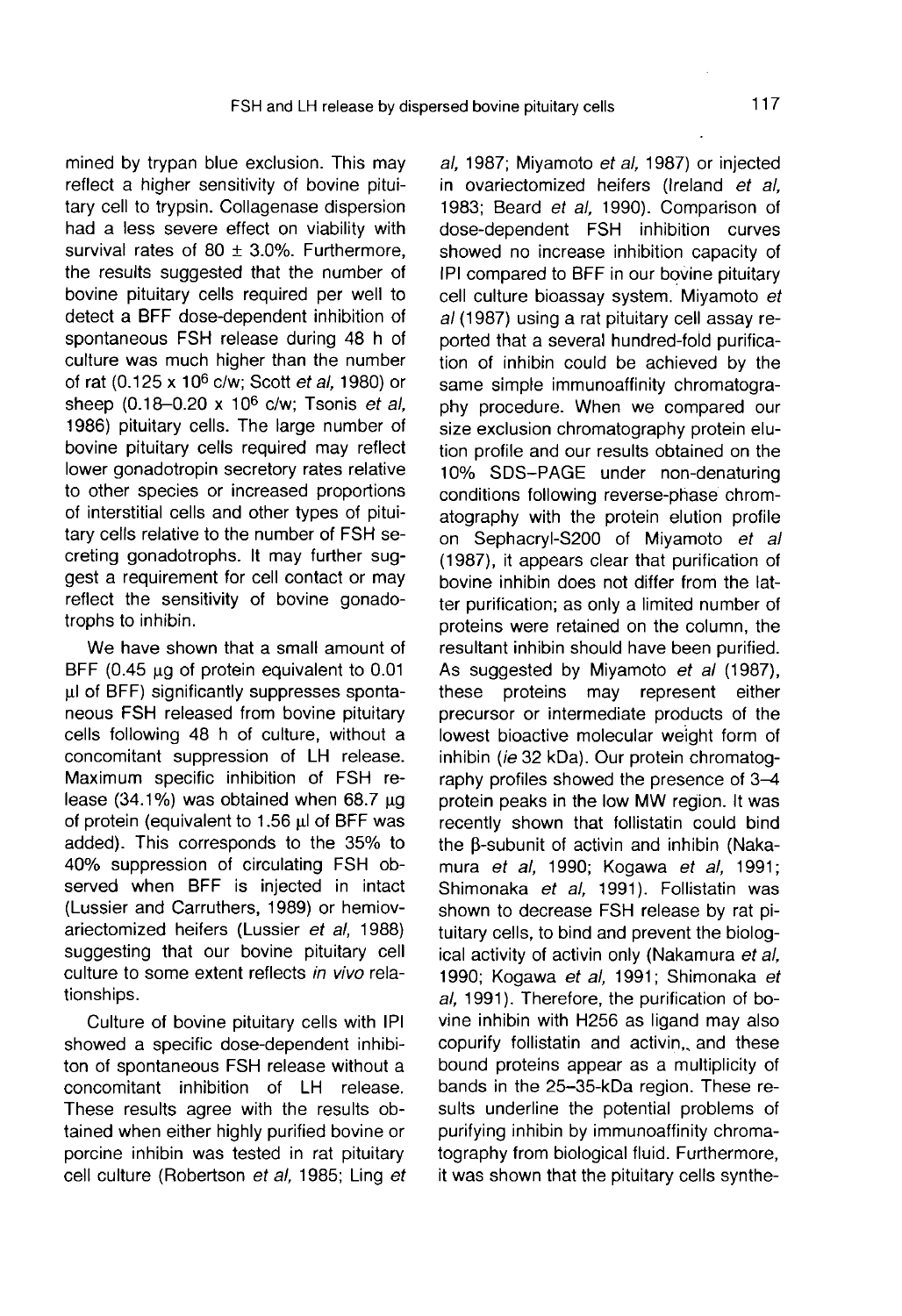sise activin (Corrigan et al, 1991; Kogawa et al, 1991) which acts as an autocrine mechanism to stimulate FSH release. Follistatin was recently isolated from bovine pituitary glands (Kogawa et al, 1991). Thus, the presence of inhibin, activin and follistatin in the bovine follicular fluid and serum as well as the secretion of activin and follistatin by the pituitary cells renders difficult the comparison of BFF and IPI in terms of biological activity. The presence of both factors may have been responsible for the apparent lack of purification of IPI versus BFF as measured in our bovine pituitary cell culture bioassay. Since follicular fluid and serum contain, and pituitary cells secrete activin and follistatin, there are significant problems interpreting inhibin bioassay potencies, as the effects of activin could lead to an underestimation and the presence of follistatin would result in an overestimation.

In summary, we have demonstrated that charcoal-extracted bovine follicular fluid or bovine inhibin partially purified by immunoaffinity chromatography suppress the spontaneous release of FSH in our bovine pituitary cell culture in a dosedependent manner, without concomitant suppression of LH release.

# ACKNOWLEDGMENTS

We would like to thank K Miyamoto, School of Medicine, University of Gunma, Maebashi Gunma, Japan for the gift of monoclonal antibody H256 against bovine inhibin; LE Reichert Jr, Albany Medical College, Albany, USA for purified bovine LH; GD Niswender, Colorado State University, Fort Collins USA, for antiserum to ovine LH; JG Manns, University of Saskatchewan, Saskatoon, Canada for sheep anti-rabbit antibody; the National Hormone and Pituitary Program for the provision of materials for the RIA assays of FSH and LH. This research was supported by a grant from the Natural Sciences and Engineering Research Council of Canada and the Research Branch of Agriculture Canada.

#### REFERENCES

- Beard AJ, Castillo RJ, McLeod BJ, Glencross RG, Knight PG (1990) Comparison of the effects of crude and highly-purified bovine inhibin  $(M, 32,000)$  on plasma concentrations of FSH and LH in chronically ovariectomized prepubertal heifers. J Endocrinol 125, 21-30
- Bicknell RJ, Chapman C (1983) Bombesin stimulates growth hormone secretion from cultured bovine pituitary cells. Neuroendocrinology 36, 33-38
- Corrigan AZ, Bilezikjian LM, Carroll RS, Bald LN, Schmelzer CH, Fendley BM, Mason AJ, Chin WW, Schwall RH, Vale W (1991) Evidence for an autocrine role of activin B within rat anterior pituitary cultures. Endocrinology 128, 1682-1684
- Fukuda M, Miyamoto K, Hasegawa Y, Nomura M, lgarashi M, Kangawa K, Matsuo H (1986) Isolation of bovine follicular fluid inhibin of about 32 kDa. Mol Cell Endocrinol 44, 55-60
- Hinshelwood MM, Kamel F, Dierschke DJ, Hauser ER (1991) Effects of charcoalextracted follicular fluid on reproductive function in postpartum cows. Domest Anim Endocrinol8, 37-54
- Ireland JJ, Curato AD, Wilson J (1983) Effect of charcoal-treated bovine follicular fluid on secretion of LH and FSH in ovariectomized heifers. J Anim Sci 57, 1512-1516
- Johnson SK, Smith MF (1985) Effects of charcoal-extracted, bovine follicular fluid on gonadotropin concentrations, the onset of estrus and luteal function in heifers. J Anim Sci 61, 203-209
- Johnson SK, Smith MF, Elmore RG (1985) Effect of unilateral ovariectomy and injection of bovine folicular fluid on gonadotropin secretion and compensatory ovarian hypertrophy in prepubertal heifers. J Anim Sci 60, 1055-1060
- Kleinbaum DG, Kupper LL (1978) Applied Regression Analysis and Other Multivariate Methods. Duxbury Press, North Scituate, MA
- Knight PG (1991) Identification and purification of inhibin and inhibin-related proteins. J Reprod Fertil suppl43, 111-113
- Kogawa K, Nakamura T, Sugino K, Takio K, Titani K, Sugino H (1991) Activin-binding protein is present in the pituitary. Endocrinology 128, 1434-1440